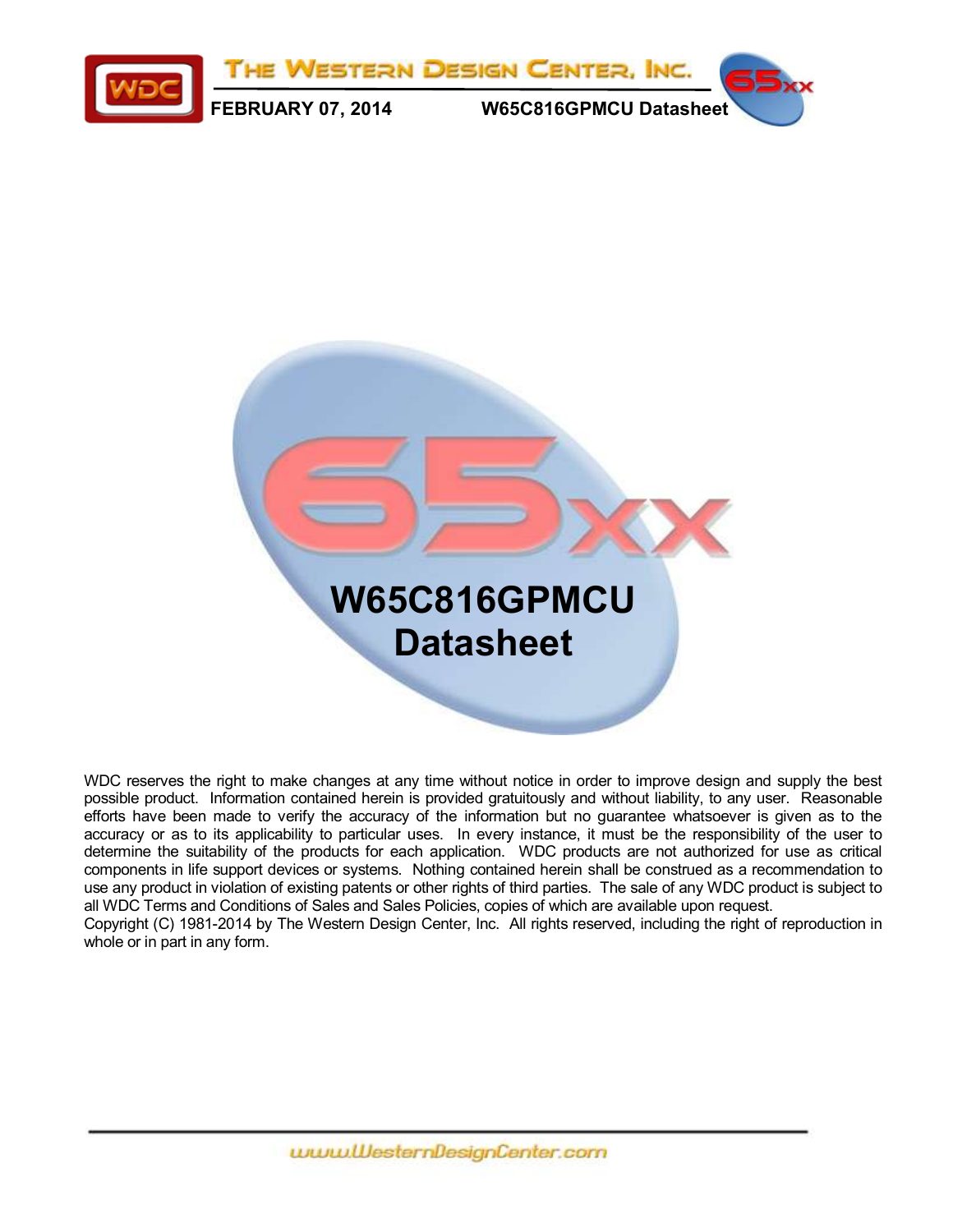

**W65C816GPMCU Datasheet** 

#### <span id="page-1-0"></span>**DOCUMENT REVISION HISTORY**

| Version | <b>Date</b> | <b>Author</b> | <b>Description</b>                  |
|---------|-------------|---------------|-------------------------------------|
| 1.0     | 12/02/09    | David Gray    | <b>Initial Document Release</b>     |
| 1.1     | 02/07/14    | David Gray    | Changed SPMCU to GPMCU, Minor Edits |
|         |             |               |                                     |
|         |             |               |                                     |
|         |             |               |                                     |
|         |             |               |                                     |
|         |             |               |                                     |
|         |             |               |                                     |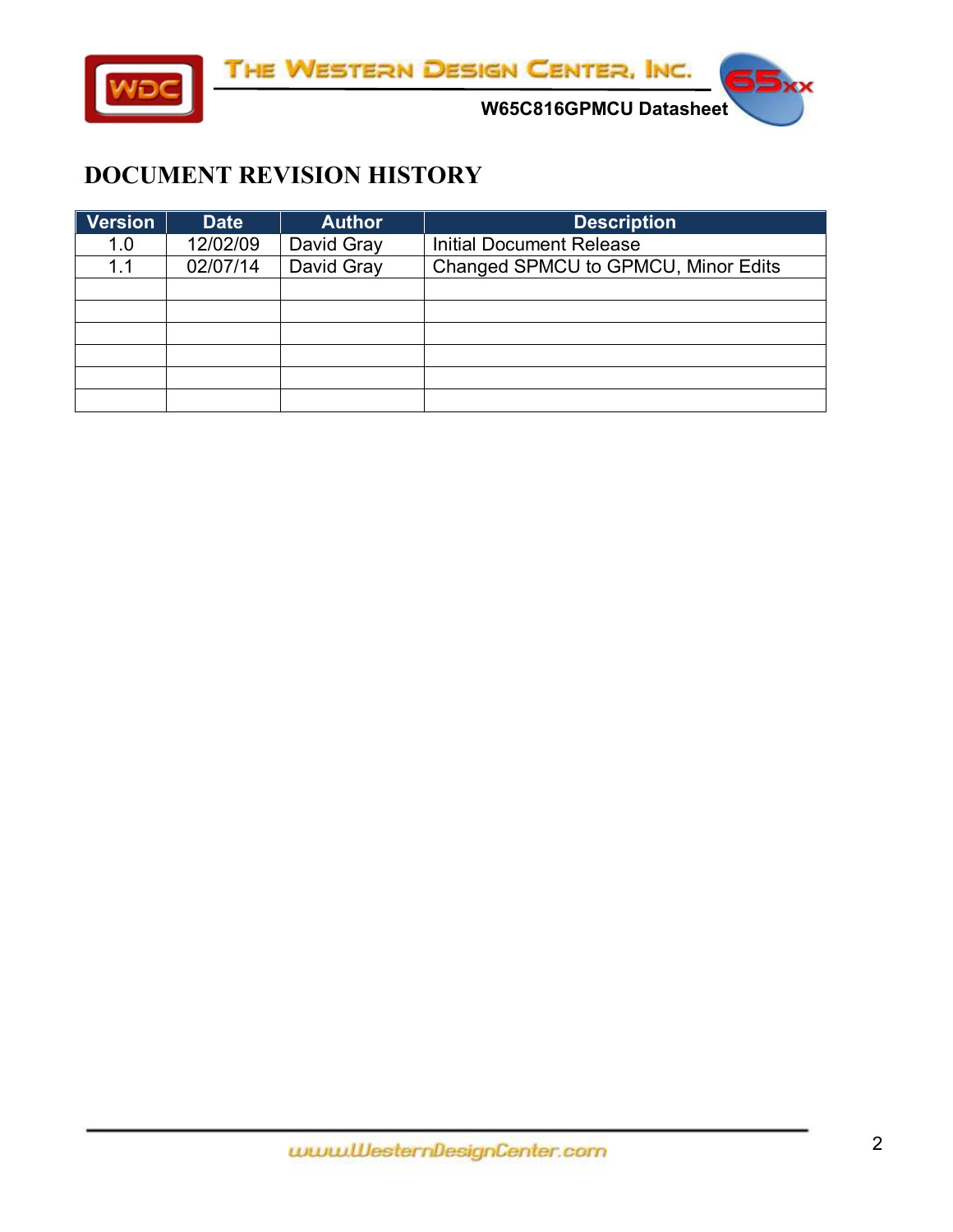

#### **Contents**

| 1.1          |  |
|--------------|--|
| $\mathbf{2}$ |  |
| 2.1          |  |
|              |  |
|              |  |
|              |  |
|              |  |
|              |  |
|              |  |
|              |  |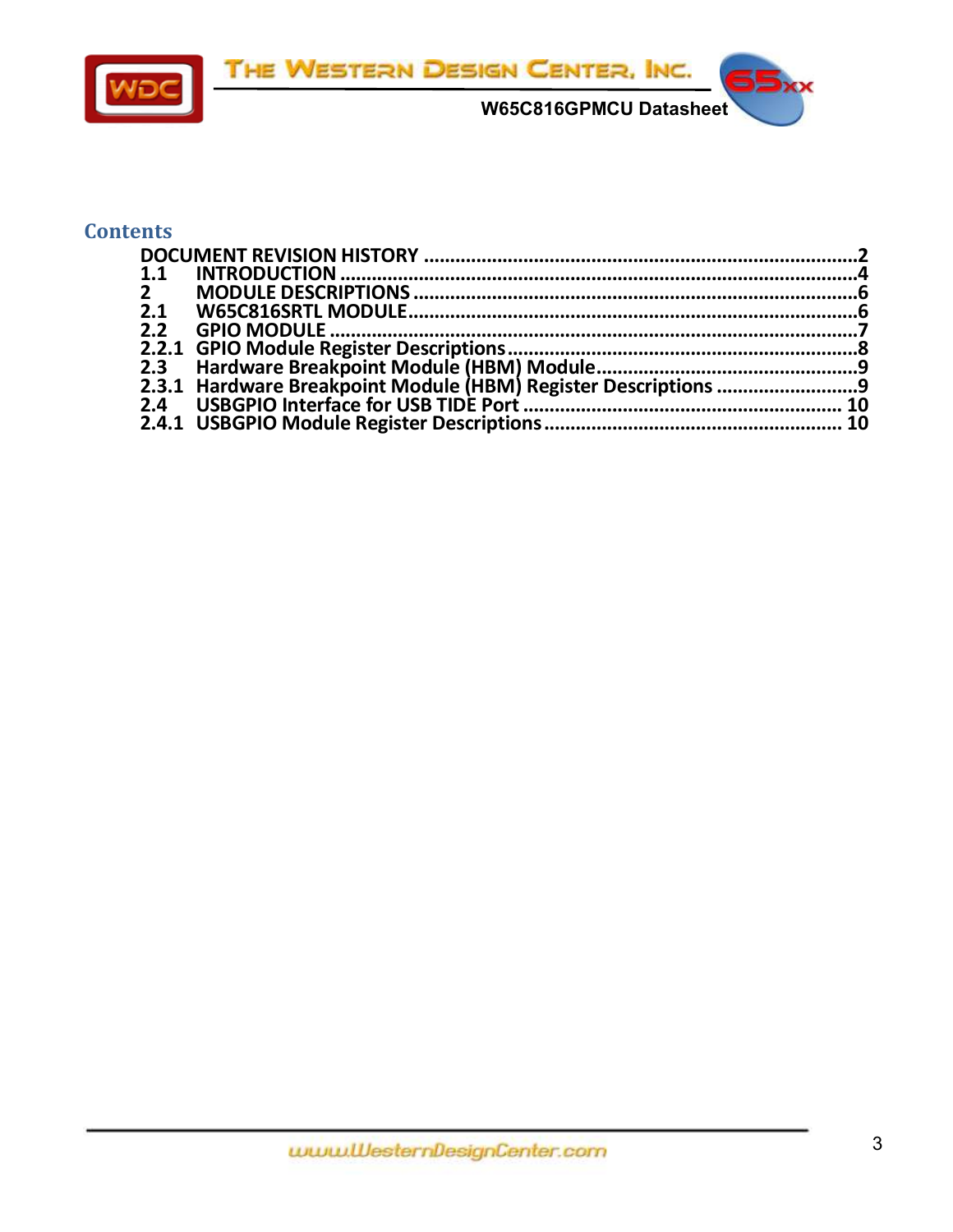

## <span id="page-3-0"></span>**1.1 INTRODUCTION**

The W65C816GPMCU is a minimal System on Programmable Chip example based on WDC's Verilog IP Cores. This controller uses the W65C816SRTL as the processor and provides the user with a complete kit to begin application development and familiarization with the 65xx technology family. This controller was designed for WDC's W65C832PXB. This board features a Lattice ECP2M50 FPGA Device. A separate user guide is available for the W65C832PXB.

The software platform that interfaces with the W65C816GPMCU is made up an easy to customize embedded monitor and WDC's WDCTools Tool Suite. The monitor provides in-circuit debug capabilities tethering the features of the hardware and WDCTools. The WDCTools Suite provides all of the application development tools needed including: IDE, Instruction Set Simulator, Debugger, Assemblers, ANSI/ISO Standard Compilers, Optimizers, Linker, Symbol Tool, and Librarian.

#### KEY FEATURES OF THE W65C816GPMCU

- W65C816SRTL Microprocessor Core running @ 25MHz
- 32K x 8 FlashROM on chip
- 32K x 8 SRAM on chip
- General Purpose IO modules (2 used for Parallel TIDE Port Interface, 2 for USB TIDE Port Interface, 1 for LEDs Interface, 2 for Dual 7- Segment LED, 1 for User pushbuttons and HEX Input)
- Programmable Hardware Breakpoint for added in-circuit debug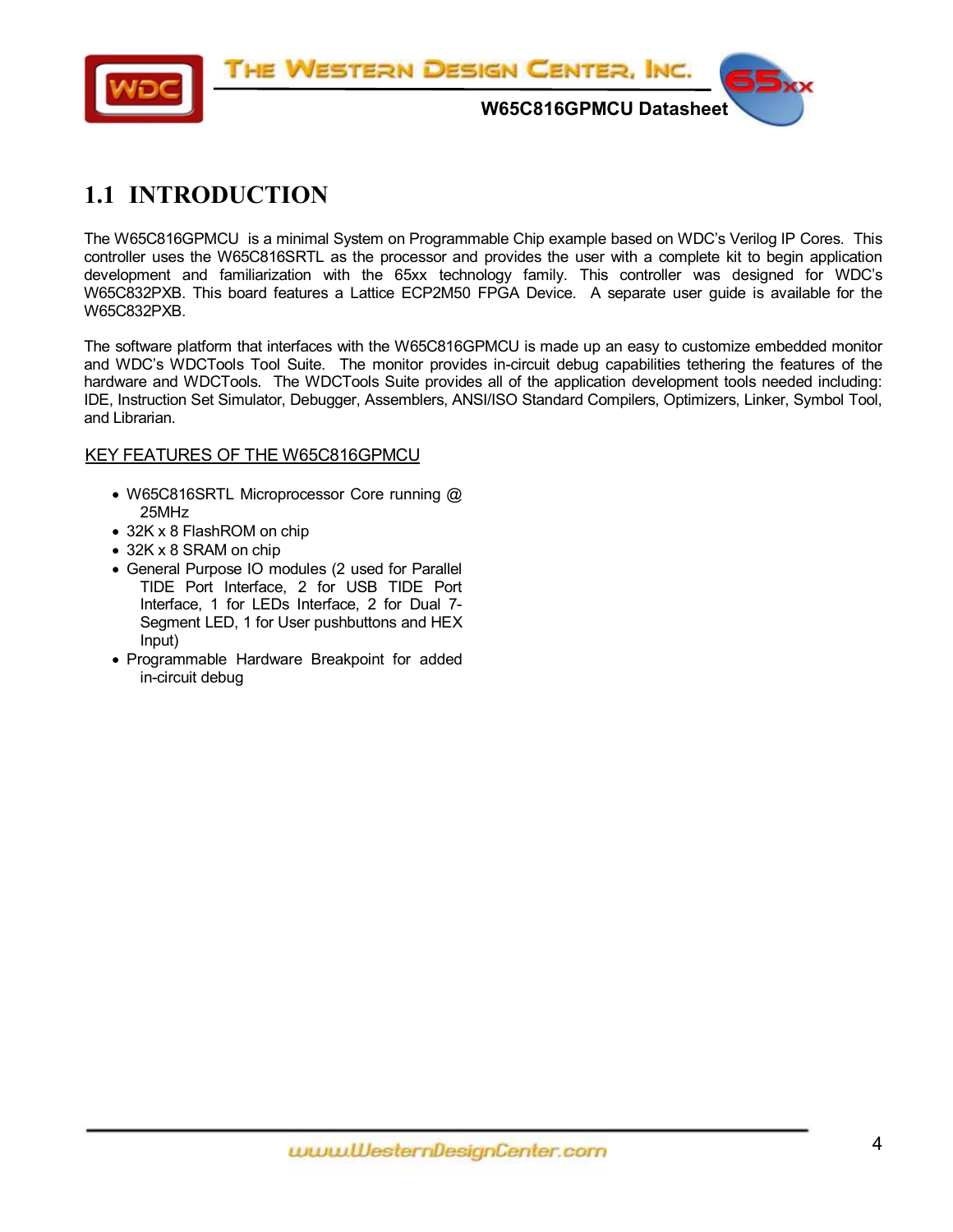

THE WESTERN DESIGN CENTER, INC.



55

#### MEMORY MAP

| <b>Start</b> | <b>End</b>    | <b>Size</b>     | <b>Description</b>                           |  |  |  |
|--------------|---------------|-----------------|----------------------------------------------|--|--|--|
| 0x8000       | <b>OxFFFF</b> | <b>32 KB</b>    | <b>32KB Internal ROM</b>                     |  |  |  |
| 0x7F00       | 0x7FFF        | 256 B           | 256 Byte SRAM Used by WDC Monitor            |  |  |  |
| 0x7EFA       | 0x7EFF        | 6 B             | 6 Bytes Shadow Vectors Used by WDC Monitor   |  |  |  |
| 0x7E80       | 0x7EF9        | 122 B           | 122 Bytes RAM Reserved for WDC Monitor       |  |  |  |
| 0x7E30       | 0x7E7F        | 80 <sub>B</sub> | 80 Bytes Reserved for IO                     |  |  |  |
| 0x7E2C       | 0x7E2F        | 4B              | <b>GPIO7 Registers (Pushbuttons and Hex)</b> |  |  |  |
| 0x7E28       | 0x7E2B        | 4 <sub>B</sub>  | <b>GPIO6 Registers (LEDs)</b>                |  |  |  |
| 0x7E24       | 0x7E27        | 4B              | <b>GPIO5 Registers (USB-TIDE CTRL Reg)</b>   |  |  |  |
| 0x7E20       | 0x7E23        | 4B              | <b>GPIO4 Registers (USB-TIDE Data Reg)</b>   |  |  |  |
| 0x7E1C       | 0x7E1F        | 4B              | <b>GPIO3 Registers (Left 7-Segment)</b>      |  |  |  |
| 0x7E18       | 0x7E1B        | 4B              | <b>GPIO2 Registers (Right 7-Segment)</b>     |  |  |  |
| 0x7E14       | 0x7E17        | 4B              | <b>GPIO1 Registers (Parallel TIDE Port)</b>  |  |  |  |
| 0x7E10       | 0x7E13        | 4B              | <b>GPIO0 Registers (Parallel TIDE Port)</b>  |  |  |  |
| 0x7E00       | 0x7E0F        | 16 B            | <b>Hardware Breakpoint Registers</b>         |  |  |  |
| 0x0200       | 0x7DFF        | 31744B          | 31744 Byte Internal USER SRAM                |  |  |  |
| 0x0100       | 0x01FF        | 256 B           | <b>Stack Page Memory</b>                     |  |  |  |
| 0x0000       | 0x00FF        | 256 B           | <b>Zero Page Memory</b>                      |  |  |  |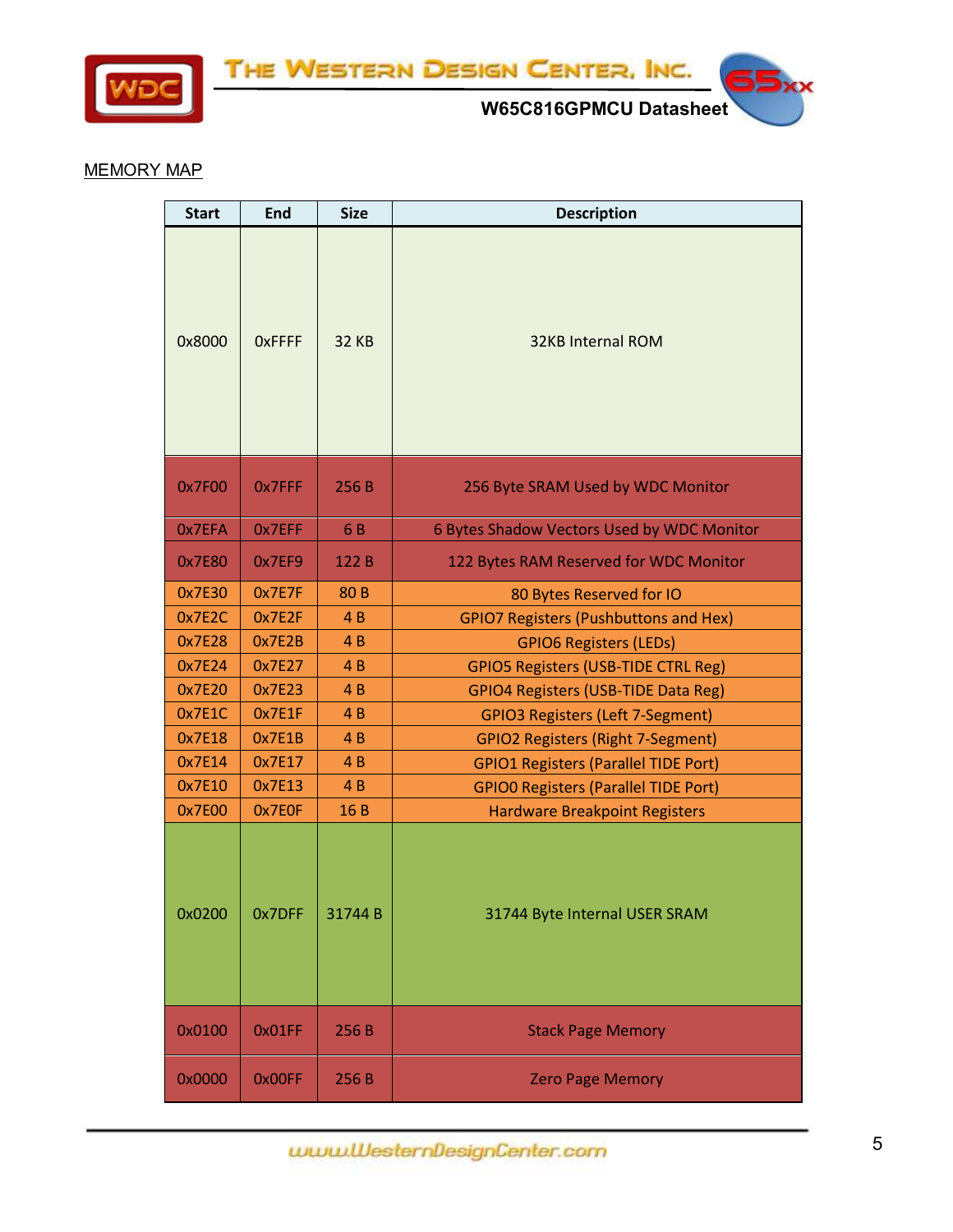THE WESTERN DESIGN CENTER, INC.



**W65C816GPMCU Datasheet** 

# <span id="page-5-0"></span>**2 MODULE DESCRIPTIONS**

# <span id="page-5-1"></span>**2.1 W65C816SRTL MODULE**

The W65C816SS Microprocessor Programming Model, Status Register Coding, and Vector Table, are shown below. Please refer to WDC's W65C816S datasheet for complete information.

| 8 Bits                      | 8 Bits               | 8 Bits               |  |
|-----------------------------|----------------------|----------------------|--|
| Data Bank Register (DBR)    | X Register (XH)      | X Register (XL)      |  |
| Data Bank Register (DBR)    | Y Register (YH)      | Y Register (YL)      |  |
| 00                          | Stack Register (SH)  | Stack Register (SL)  |  |
|                             | Accumulator (B)      | Accumulator (A)      |  |
| Program Bank Register (PBR) | Program (PCH)        | Counter (PCL)        |  |
| 00                          | Direct Register (DH) | Direct Register (DL) |  |

Shaded Blocks = 6502 registers



1=W65C02 Emulation Mode 0=Native Mode

Figure 2.1 W65C816S Microprocessor Programming Model and Status Register Coding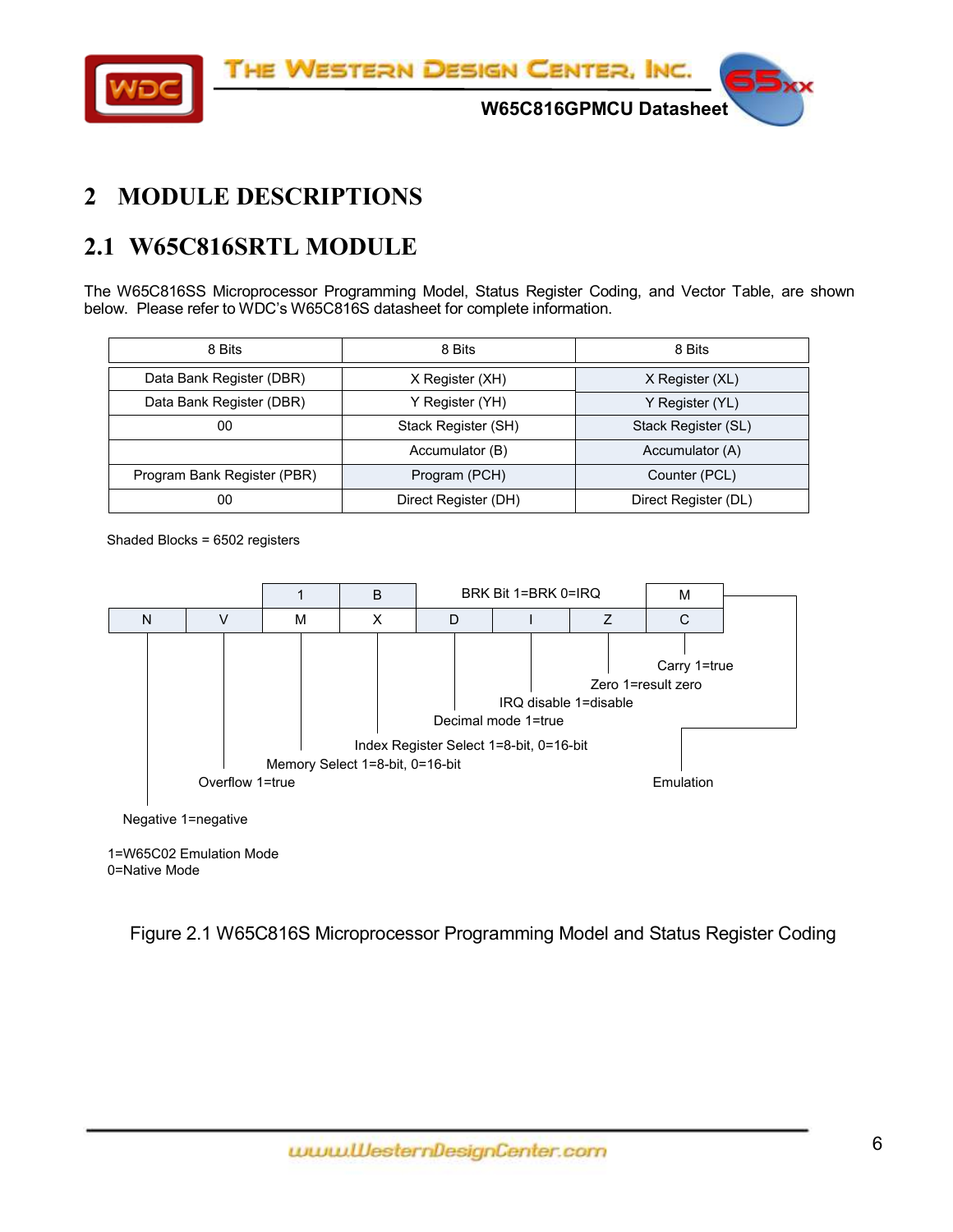THE WESTERN DESIGN CENTER, INC.



**W65C816GPMCU Datasheet** 

| <b>Address</b> | Label           | Function          |
|----------------|-----------------|-------------------|
| 00FFFE,F       | <b>IRQB/BRK</b> | Hardware/Software |
| 00FFFC,D       | <b>RESETB</b>   | Hardware          |
| 00FFFA,B       | <b>NMIB</b>     | Hardware          |
| 00FFF8,9       | <b>ABORTB</b>   | Hardware          |
| 00FFF6,7       | (Reserved)      | Hardware          |
| 00FFF4,5       | COP             | Software          |
| 00FFF2,3       | (Reserved)      |                   |
| 00FFF0,1       | (Reserved)      |                   |

Table 2-1 Emulation Mode Vector Locations (8-bit Mode)

| <b>Address</b> | Label         | Function |
|----------------|---------------|----------|
| 00FFEE,F       | <b>IRQB</b>   | Hardware |
| 00FFEC,D       | (Reserved)    |          |
| 00FFEA,B       | <b>NMIB</b>   | Hardware |
| 00FFE8,9       | <b>ABORTB</b> |          |
| 00FFE6,7       | <b>BRK</b>    | Software |
| 00FFE4,5       | <b>COP</b>    | Software |
| 00FFE2,3       | (Reserved)    |          |
| 00FFE0,1       | (Reserved)    |          |

The VP output is low during the two cycles used for vector location access. When an interrupt is executed, D=0 and I=1 in Status Register P.

Table 2-2 Native Mode Vector Locations (16-bit Mode)

## <span id="page-6-0"></span>**2.2 GPIO MODULE**

The General Purpose Input/Output (GPIO) Module is used to transfer information to and from the board using either WDC's embedded Terbium IDE (TIDE) monitor or custom IO software for control, test or debug purposes.

The Handshake Input (HSI) pin is used to handshake data into the GPIO port through the bi-directional 8 data pins. The Handshake Output (HSO) pin is used to handshake data output on the GPIO port data pins.

The 8 IO data pins can be set individually as inputs or outputs with the Data Direction Register (DDR) of the GPIO Module.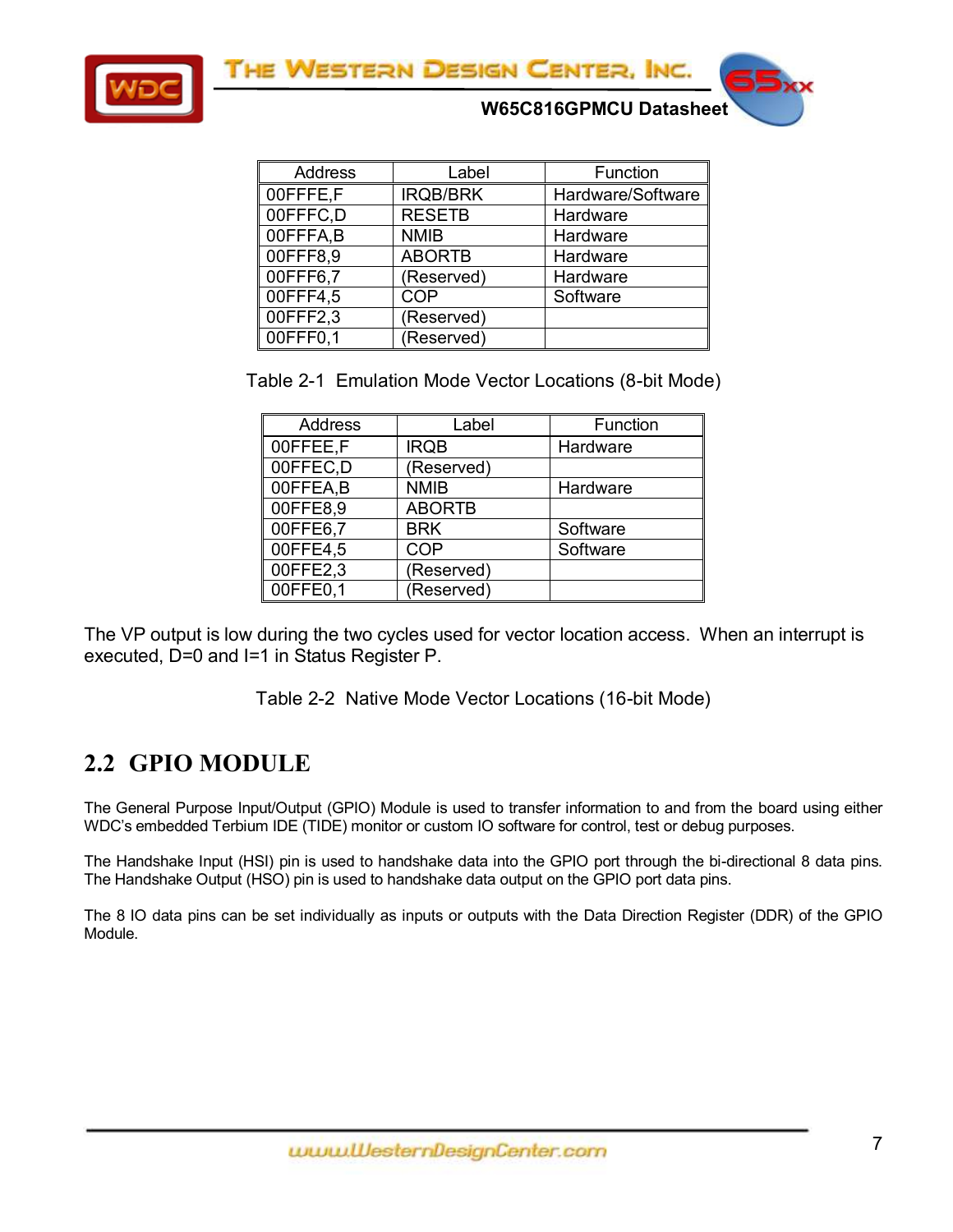

**W65C816GPMCU Datasheet** 

# <span id="page-7-0"></span>**2.2.1 GPIO Module Register Descriptions**

|             | Address $=$<br>0x7E(1/2)3/7/B/F |               |                                                    | GPIO_CTRL_STAT: GPIO Control/Status Register                   | Reset Value = $0x02$ |  |  |  |  |  |
|-------------|---------------------------------|---------------|----------------------------------------------------|----------------------------------------------------------------|----------------------|--|--|--|--|--|
| $7:0-$<br>⋗ | <b>GIRQ</b>                     | <b>HIL</b>    | <b>HIE</b>                                         | <b>TEST</b><br><b>HLOM</b><br>$\mathbf{0}$<br><b>HIES</b><br>0 |                      |  |  |  |  |  |
| <b>Bit</b>  | <b>Name</b>                     | <b>Access</b> |                                                    | <b>Description</b>                                             |                      |  |  |  |  |  |
| 7           | <b>GIRQ</b>                     | R/O           |                                                    | 1 = GPIO Interrupt Occurred (selected edge on HSI input)       |                      |  |  |  |  |  |
|             |                                 |               |                                                    | $0 = No$ GPIO Interrupt Occurred                               |                      |  |  |  |  |  |
| 6           | HIL.                            | R/O           | $1 = HSI$ Input Level high (DSR not ready)         |                                                                |                      |  |  |  |  |  |
|             |                                 |               | $0 = HSI$ Input Level low (DSR ready)              |                                                                |                      |  |  |  |  |  |
| 5           | HIE.                            | R/W           | 1 = HSI Interrupt enabled (GIRQ Interrupt enabled) |                                                                |                      |  |  |  |  |  |
|             |                                 |               | $0 =$ HSI Interrupt not enabled                    |                                                                |                      |  |  |  |  |  |
| 4           | TEST                            | R/W           | 1 = Test with HSI connected to HSO                 |                                                                |                      |  |  |  |  |  |
|             |                                 |               | $0 = Normal mode$                                  |                                                                |                      |  |  |  |  |  |
| 1           | <b>HLOM</b>                     | R/W           |                                                    | 1 = HSO Level Output mode Set to high                          |                      |  |  |  |  |  |
|             |                                 |               |                                                    | $0 =$ HSO Level Output mode to low (active)                    |                      |  |  |  |  |  |
|             | <b>HIES</b>                     |               |                                                    | 1 = HSI Interrupt Edge select set to Positive edge             |                      |  |  |  |  |  |
| 0           |                                 | R/W           |                                                    | 1 = HSI Interrupt Edge select set to Negative edge             |                      |  |  |  |  |  |

| Address =<br>0x7E(1/2)2/6/A/E |             |                  | <b>GPIO_DDR: GPIO Data Direction Register</b>                          |                    | Reset Value = $0x00$ |  |                  |                  |  |  |
|-------------------------------|-------------|------------------|------------------------------------------------------------------------|--------------------|----------------------|--|------------------|------------------|--|--|
| $7:0-$                        | DDR7        | DDR <sub>6</sub> | DDR <sub>3</sub><br>DDR <sub>5</sub><br>DDR4<br>DDR <sub>2</sub>       |                    |                      |  | DDR <sub>1</sub> | DDR <sub>0</sub> |  |  |
| <b>Bit</b>                    | <b>Name</b> | <b>Access</b>    |                                                                        | <b>Description</b> |                      |  |                  |                  |  |  |
| $7 - 0$                       | DDR[7:0]    | R/W              | 1 = PIO data direction set to Output (bit 7 for PIO7, bit 0 for PIO0)  |                    |                      |  |                  |                  |  |  |
|                               |             |                  | $0 =$ PIO data direction set to Input (bit 7 for PIO7, bit 0 for PIO0) |                    |                      |  |                  |                  |  |  |

| Address =<br>0x7E(1/2)1/5/9/D |             |                  | <b>GPIO_PUER: GPIO Pull-Up Enable Register</b>                 |                    |                  |                                                             | <b>Reset Value = 0xFF</b> |             |  |
|-------------------------------|-------------|------------------|----------------------------------------------------------------|--------------------|------------------|-------------------------------------------------------------|---------------------------|-------------|--|
| $7:0-$                        | <b>PUE7</b> | PUE <sub>6</sub> | PUE <sub>5</sub>                                               | PUE <sub>4</sub>   | PUE <sub>3</sub> | <b>PUE2</b>                                                 | PUE <sub>1</sub>          | <b>PUE0</b> |  |
| <b>Bit</b>                    | <b>Name</b> | <b>Access</b>    |                                                                | <b>Description</b> |                  |                                                             |                           |             |  |
|                               |             | R/W              |                                                                |                    |                  | 1 = Pull-up on PIO Enabled (bit 7 for PIO7, bit 0 for PIO0) |                           |             |  |
| PUE[7:0]<br>$7 - 0$           |             |                  | $0 =$ Pull-up on PIO Disabled (bit 7 for PIO7, bit 0 for PIO0) |                    |                  |                                                             |                           |             |  |

| <b>Address =</b><br>0x7E(1/2)0/4/8/C |                  | <b>GPIO_DATA: GPIO Data Register</b> |                                                                                                   |                                                                                         |                  |                  | Reset Value = $0x00$ |                  |  |  |
|--------------------------------------|------------------|--------------------------------------|---------------------------------------------------------------------------------------------------|-----------------------------------------------------------------------------------------|------------------|------------------|----------------------|------------------|--|--|
| $7:0-$                               | PIO <sub>7</sub> | PIO <sub>6</sub>                     | PIO <sub>5</sub>                                                                                  | PIO <sub>4</sub>                                                                        | PIO <sub>3</sub> | PIO <sub>2</sub> | PIO <sub>1</sub>     | PIO <sub>0</sub> |  |  |
| <b>Bit</b>                           | <b>Name</b>      | <b>Access</b>                        |                                                                                                   | <b>Description</b>                                                                      |                  |                  |                      |                  |  |  |
| 7 - 0                                |                  | R/W                                  | write)                                                                                            | 1 = PIO line is logic 1 (returns value of PIO line on read, sets value to assert PIO on |                  |                  |                      |                  |  |  |
|                                      | PIO[7:0]         |                                      | 0 = PIO line is logic 0 (returns value of PIO line on read, sets value to assert PIO on<br>write) |                                                                                         |                  |                  |                      |                  |  |  |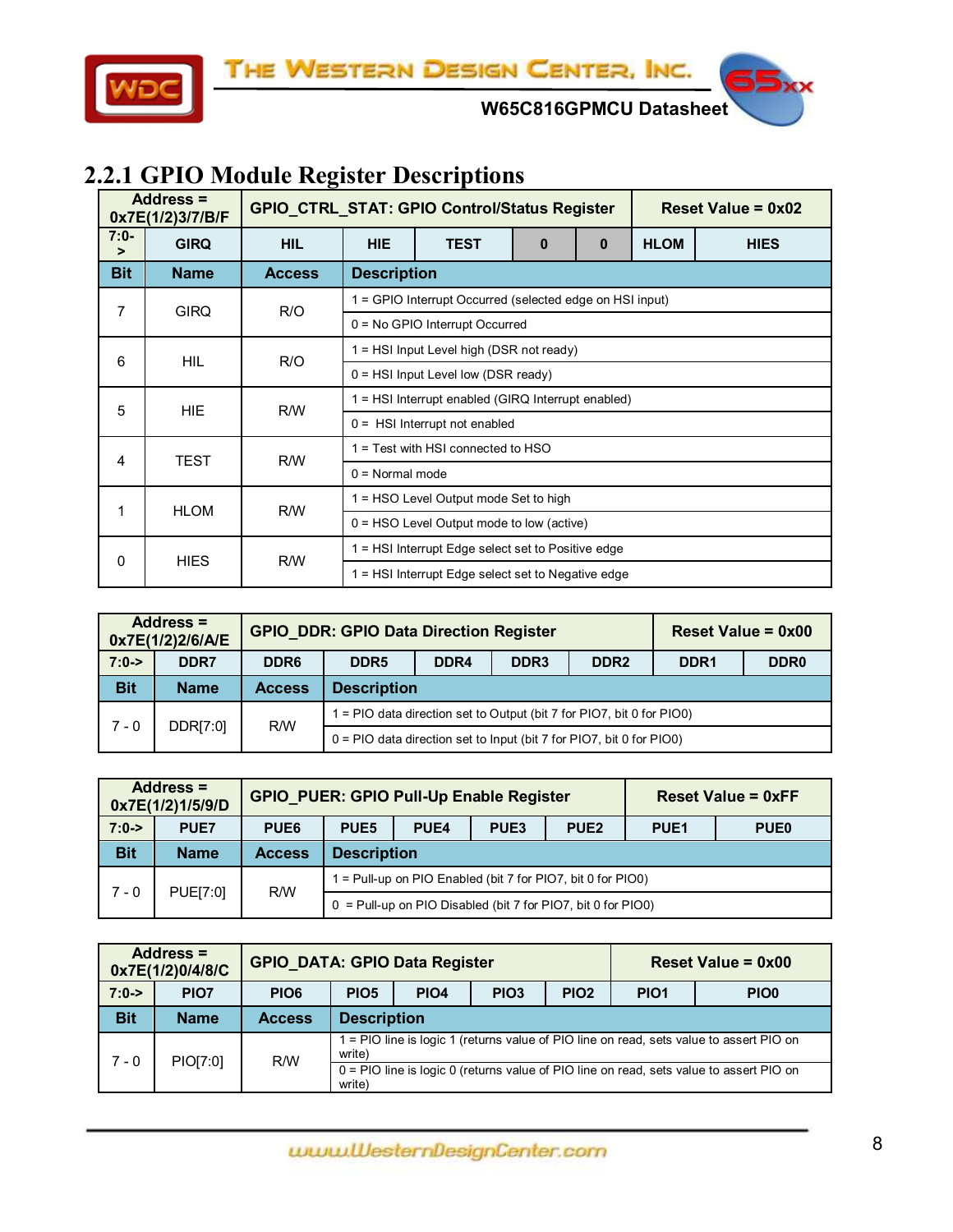

#### <span id="page-8-0"></span>**2.3 Hardware Breakpoint Module (HBM) Module**

A Hardware Breakpoint Match pulls NMIB low. Address 0F is the Control Register. The monitor needs to write a "0" into the Control Register after a breakpoint has been read to clear it. Writing a "1" to Bit 7 will cause a manual NMI if the breakpoint is enabled.

| RTL Label           | Description                                     |
|---------------------|-------------------------------------------------|
| BRKREG0             | Address byte 0 (bits $0-7$ )                    |
| BRKREG1             | Address byte 1 (bits 8-15)                      |
| BRKREG <sub>2</sub> | Address byte 2 (bits 16-23)                     |
| BRKREG3             | Address byte 3 (bits 24-31) Reserved            |
| DATREG0             | Data Compare Value byte 0 (bits 0-7)            |
| DATREG1             | Data Compare Value byte 1 (bits 8-15) Reserved  |
| DATREG2             | Data Compare Value byte 2 (bits 16-23) Reserved |
| DATREG3             | Data Compare Value byte 3 (bits 24-31) Reserved |
| Reserved            |                                                 |
| Reserved            |                                                 |
| Reserved            |                                                 |
| Reserved            |                                                 |
| Reserved            |                                                 |
| Reserved            |                                                 |
| Reserved            |                                                 |
| <b>ICDCTRL</b>      | <b>ICD Control Register</b>                     |
|                     |                                                 |

#### <span id="page-8-1"></span>**2.3.1 Hardware Breakpoint Module (HBM) Register Descriptions**

| Address =<br>0x7E0F      |               | <b>HBM ICDCTRL: Hardware Breakpoint Control</b>                                               |                                                              |                                  |              |               |              | <b>Reset Value =</b><br>0x00 |  |  |
|--------------------------|---------------|-----------------------------------------------------------------------------------------------|--------------------------------------------------------------|----------------------------------|--------------|---------------|--------------|------------------------------|--|--|
| $7:0-$<br>$\geq$         | <b>BRK</b>    | $\bf{0}$                                                                                      | $\bf{0}$                                                     | 0                                | <b>MATCH</b> | <b>DATAEN</b> | <b>RWSEL</b> | <b>BRKEN</b>                 |  |  |
| <b>Bit</b>               | <b>Name</b>   | <b>Access</b>                                                                                 | <b>Description</b>                                           |                                  |              |               |              |                              |  |  |
| 7                        | <b>BRK</b>    | R/W                                                                                           |                                                              | 1 = Hardware Break occurred      |              |               |              |                              |  |  |
|                          |               |                                                                                               | $0 = No$ Hardware Break occurred                             |                                  |              |               |              |                              |  |  |
| 3                        | <b>MATCH</b>  | R/W                                                                                           | = Data breakpoint if DATAREG value matches bus value         |                                  |              |               |              |                              |  |  |
|                          |               |                                                                                               | 0 = Data breakpoint if DATAREG value doesn't match bus value |                                  |              |               |              |                              |  |  |
| $\overline{2}$           | <b>DATAEN</b> | 1 = Enable breakpoint on data bus and DATAREG match (or mismatch as selected by bit 3)<br>R/W |                                                              |                                  |              |               |              |                              |  |  |
|                          |               |                                                                                               | 0 = Disable breakpoint on Data                               |                                  |              |               |              |                              |  |  |
| 1                        | <b>RWSEL</b>  | R/W                                                                                           | = Data breakpoint on Read data (in to MPU)                   |                                  |              |               |              |                              |  |  |
|                          |               |                                                                                               | $0 = Data$ breakpoint on Write data (out from MPU)           |                                  |              |               |              |                              |  |  |
| <b>BRKEN</b><br>$\Omega$ |               | R/W                                                                                           | = Enable breakpoint on match with Address in BRKREG register |                                  |              |               |              |                              |  |  |
|                          |               |                                                                                               |                                                              | $0 =$ Disable Address breakpoint |              |               |              |                              |  |  |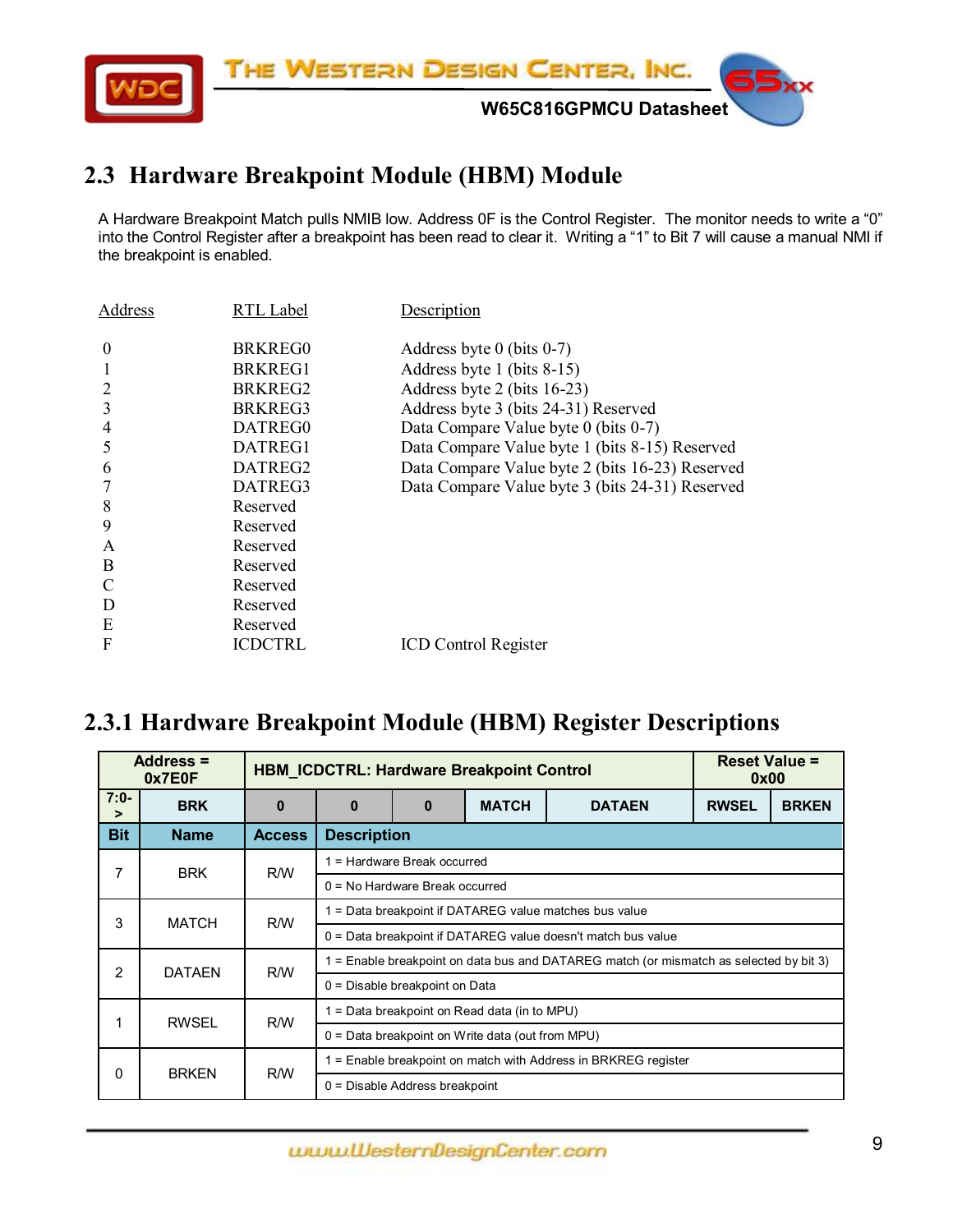



**W65C816GPMCU Datasheet** 

|                                                                                      | <b>Address =</b><br>0x7E04 |                   | <b>HBM_DATAREG: Hardware Data Match</b> |                                                                                 | Reset Value = $0x00$ |  |                                                                              |  |  |  |
|--------------------------------------------------------------------------------------|----------------------------|-------------------|-----------------------------------------|---------------------------------------------------------------------------------|----------------------|--|------------------------------------------------------------------------------|--|--|--|
| $7:0-$                                                                               | <b>DVAL7</b>               | DVAL <sub>6</sub> | DVAL <sub>5</sub>                       | DVAL <sub>3</sub><br>DVAL <sub>2</sub><br>DVAL4<br><b>DVAL1</b><br><b>DVAL0</b> |                      |  |                                                                              |  |  |  |
| <b>Bit</b>                                                                           | <b>Name</b>                | <b>Access</b>     |                                         | <b>Description</b>                                                              |                      |  |                                                                              |  |  |  |
| Value of Data bus to match or mismatch with (as selected by ICDCTRL register)<br>R/W |                            |                   |                                         |                                                                                 |                      |  |                                                                              |  |  |  |
| 7 - 0                                                                                | DVAL[7:0]                  |                   |                                         |                                                                                 |                      |  | bits 7-0 correspond to MPU data bus signals 7-0 for matching or not-matching |  |  |  |

|            | <b>Address =</b><br>0x7E01 | Byte)         | <b>HBM BRKREG H: Hardware Breakpoint Address (High</b>            | <b>Reset Value =</b><br>0x00                                   |  |  |  |  |  |  |
|------------|----------------------------|---------------|-------------------------------------------------------------------|----------------------------------------------------------------|--|--|--|--|--|--|
| $7:0-$     | BADR <sub>15</sub>         | BADR14        | BADR <sub>13</sub>                                                | BADR <sub>12</sub><br>BADR <sub>11</sub><br>BADR <sub>10</sub> |  |  |  |  |  |  |
| <b>Bit</b> | <b>Name</b>                | <b>Access</b> | <b>Description</b>                                                |                                                                |  |  |  |  |  |  |
| $7 - 0$    | BADR[15:8]                 | R/W           | Value of Address bus to match with                                |                                                                |  |  |  |  |  |  |
|            |                            |               | bits 15-0 correspond to MPU address bus signals 15-0 for matching |                                                                |  |  |  |  |  |  |

|             | Address $=$<br>0x7E00 | Byte)         | HBM BRKREG L: Hardware Breakpoint Address (Low                    | <b>Reset Value =</b><br>0x00 |              |              |  |  |  |  |
|-------------|-----------------------|---------------|-------------------------------------------------------------------|------------------------------|--------------|--------------|--|--|--|--|
| $7:0-$<br>> | <b>BADR7</b>          | <b>BADR6</b>  | <b>BADR5</b>                                                      | BADR4                        | <b>BADR1</b> | <b>BADR0</b> |  |  |  |  |
| <b>Bit</b>  | <b>Name</b>           | <b>Access</b> |                                                                   | <b>Description</b>           |              |              |  |  |  |  |
| $7 -$       |                       | R/W           | Value of Address bus to match with                                |                              |              |              |  |  |  |  |
| 0           | <b>BADR[7:0]</b>      |               | bits 15-0 correspond to MPU address bus signals 15-0 for matching |                              |              |              |  |  |  |  |

## <span id="page-9-0"></span>**2.4 USBGPIO Interface for USB TIDE Port**

USB interface for use with TIDE and WDC-DB PC software on the W65C832PXB board. This module interfaces with the FTDI 245R chip. This interface uses 2 GPIO modules. The GPIO Data Register is described below for both GPIO Ports.

#### <span id="page-9-1"></span>**2.4.1 USBGPIO Module Register Descriptions**

| 0x7E24          |               | <b>GPIO5 Data - TIDE USB Status and Control Register</b>             |                                                        |  |  |  |  |
|-----------------|---------------|----------------------------------------------------------------------|--------------------------------------------------------|--|--|--|--|
| <b>Bit</b>      | <b>Access</b> | <b>Bit Name</b>                                                      | <b>Description</b>                                     |  |  |  |  |
|                 | R/O           | If set, then data register can be written to<br>TxEmpty B            |                                                        |  |  |  |  |
| 6               | R/O           | If set low, then data register contains valid data to be<br>RxFull B |                                                        |  |  |  |  |
|                 |               |                                                                      | read                                                   |  |  |  |  |
| $5\overline{)}$ | R/W           | ReadStrobe B                                                         | Read pulse out to the USBFIFO                          |  |  |  |  |
| $\overline{4}$  | R/O           | Reset B                                                              | If set, then normal mode, if clear, then ESC-ESC rx'ed |  |  |  |  |
| 3               | R/O           | PowerEnable B                                                        | If set, then FTDI chip finished USB enumeration        |  |  |  |  |
| $2 - 0$         |               |                                                                      | Not Used                                               |  |  |  |  |